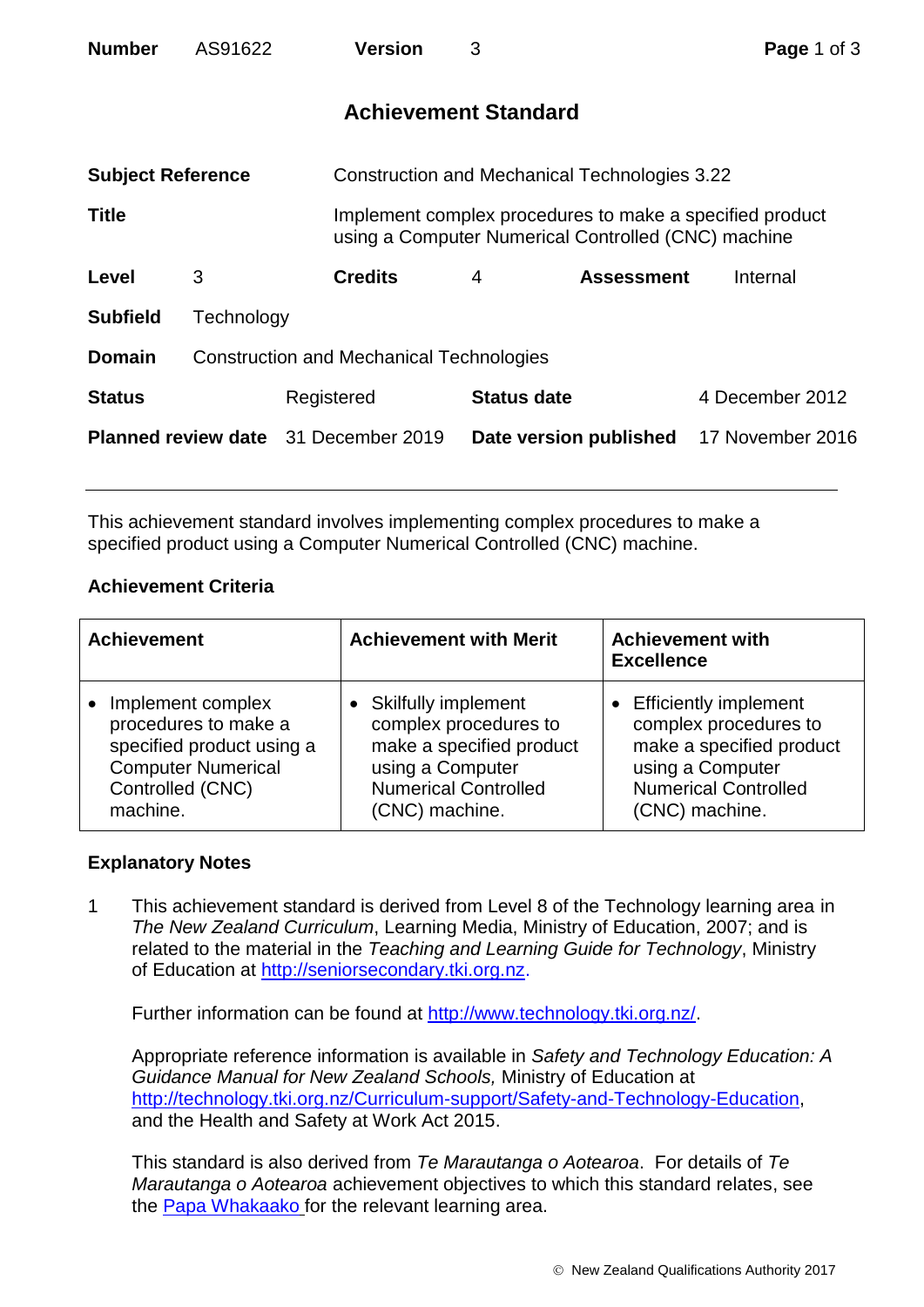- 2 *Implement complex procedures to make a specified product using a Computer Numerical Controlled (CNC) machine* involves:
	- integrating the limits of a CNC machine into a graphic representation of the desired product in a computer design setting that demonstrates an understanding of CNC programming language
	- setting up and calibrating a CNC machine to software and manufacturer requirements
	- operating a CNC machine to make a product in compliance with relevant health and safety regulations
	- evaluating a CNC machine made product against its graphic representation.

*Skilfully implement complex procedures to make a specified product using a Computer Numerical Controlled (CNC) machine* involves:

• showing independence and accuracy in undertaking the procedures.

*Efficiently implement complex procedures to make a* specified *product using a Computer Numerical Controlled (CNC) machine* involves:

- undertaking procedures in a manner that economises time, effort, tooling and materials.
- 3 *Computer Numerical Controlled (CNC) machine* refers to 2 or 3 axis cutting, routing, embroidery or prototyping equipment that receives numerical control data from a host computer.
- 4 *Specified product* refers to a product with its associated specifications. The specified product requires an understanding of CNC programming (eg G-code) to support the application of CNC machining in its development. The specified product may be a model or a component part of a larger outcome. The specifications are of sufficient rigour to allow the student to meet the standard. The specifications need to be agreed prior to the product being made. They may be teacher-given or developed in negotiation with the student.
- 5 Setting up and calibrating a CNC machine refers to such things as ensuring that the product fits the machine, setting X, Y, and Z axis positions, and choosing correct cutting tools and speeds.
- 6 Computer design setting refers to the combination of software and hardware necessary to communicate numerical control data to a Computer Numerical Controlled (CNC) machine.
- 7 Graphic representation is the final design before machining and must be of sufficient rigour to allow the student to meet the standard.
- 8 Conditions of Assessment related to this achievement standard can be found at [http://ncea.tki.org.nz/Resources-for-aligned-standards/Technology/Level-3-](http://ncea.tki.org.nz/Resources-for-aligned-standards/Technology/Level-3-Technology) [Technology.](http://ncea.tki.org.nz/Resources-for-aligned-standards/Technology/Level-3-Technology)

## **Replacement Information**

This achievement standard replaced unit standard 7534.